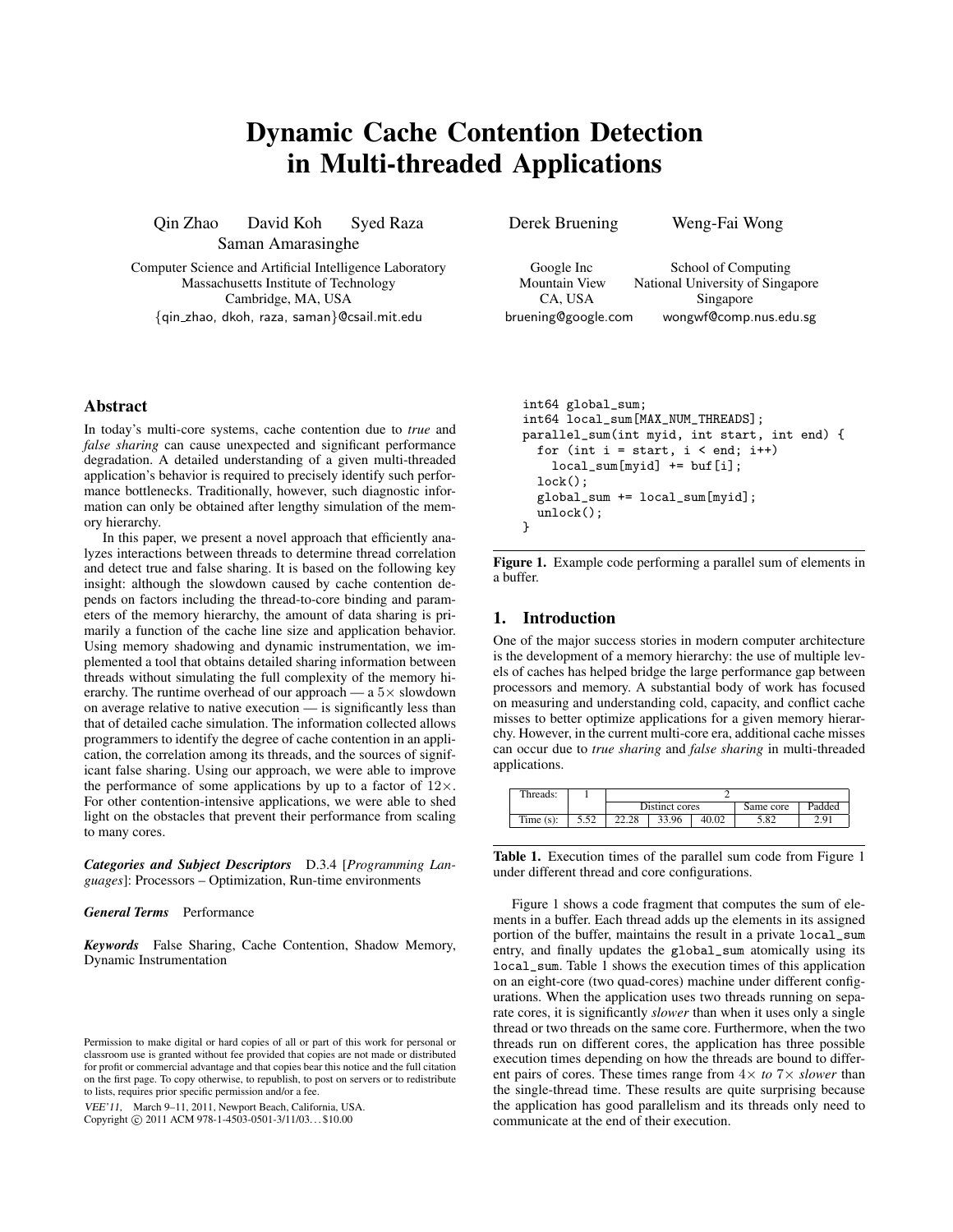In this example, unexpected slowdowns are caused by false sharing, which occurs because two threads repeatedly update the same cache line holding their private local\_sum entries. If we add padding between local\_sum entries to place them in different cache lines, the performance of the application with two threads running on different cores is substantially improved, and the expected linear speed-up is achieved (final column in Table 1). In addition, the three distinct execution times when the two threads run on different cores reflect the varying performance penalty incurred by false sharing depending on which two cores compete for the same cache line: cache line exchanges cost less on cores with a shared L2 cache than on cores without one. Thus, if thread contention was unavoidable for some reason, we could still reduce slowdowns by scheduling threads that frequently access the same data on cores with lower communication cost.

Even in this contrived example, while the solution is simple, the real challenge lies in precisely identifying performance bottlenecks in the application. Usually, this requires an understanding of a multi-threaded application's behavior and its interactions with the underlying hardware. To the best of our knowledge, no existing tool provides accurate and detailed information to help programmers identify and solve performance problems caused by cache contention in an efficient manner. Previous work generally relies on full cache simulation with prohibitively high runtime overhead. For example, CMP\$im [15] runs at only 4-10MIPS.

The key contribution of this paper is identifying the minimal information required for cache contention detection, cache line ownership, and realizing that a tool that focuses on that information can efficiently solve an important class of performance problems related to cache contention. We propose a novel approach to obtain detailed information about cache contention by tracking the ownership of each cache line via memory shadowing and dynamic instrumentation. This basic scheme for efficiently tracking cache line ownership allows us to bypass the full complexity of the memory hierarchy, do away with expensive cache simulation, and hence drastically reduce the cost of obtaining sharing information. Contention detection, thread correlation, and false sharing detection are three examples built on top of the basic scheme.

## 1.1 Memory shadowing

Memory shadowing is a powerful technique for tracking properties of an application's data. It has been successfully used by many dynamic program analysis tools that need to maintain meta-data about every byte of the application's memory, including tools for detecting race conditions [13, 23, 29, 30], tracking dynamic information flow propagation [8, 22, 25], detecting memory usage errors [28, 31], and many others [5, 19, 20, 40]. General frameworks like Umbra [38] have been developed to help users build customized memory shadowing tools. In this paper, we propose a new application of memory shadowing. By using shadow memory and dynamic instrumentation to track ownership of application memory at the granularity of cache lines, we are able to efficiently determine an application's sharing profile. Using appropriate meta-data, we can collect several types of information about thread interactions, and help programmers to identify and solve cache contention problems.

# 1.2 Contributions

This paper's contributions include:

• We present a novel scheme that, to the best of our knowledge, is the first scheme that can efficiently account for cache misses and invalidations caused by cache contention without resorting to expensive full cache simulation.

- We propose a novel use of shadow memory to track ownership of cache lines in application memory for cache contention analysis.
- We introduce a set of analysis tools that can determine the cache contention in applications, discover thread correlation, and detect true and false sharing, with an average overhead of 5× slowdown compared to native execution.
- We were able to identify significant false sharing in 4 out of 18 real benchmark applications, and were able to improve the performance of 2 applications by up to a factor of  $12\times$ .
- We discovered thread communication patterns and thread correlation in real applications via cache contention analysis.
- We showed that two benchmarks benefited from scheduling threads based on the memory hierarchy and their thread correlation, achieving up to a  $2.4\times$  performance improvement.

#### 1.3 Paper Layout

The rest of the paper is organized as follows: Section 2 provides an overview of inter-thread cache contention and describes our detection scheme. Section 3 discusses the details of our implementation. Section 4 presents experimental results from using our approach, Section 5 discusses related work, and Section 6 concludes the paper.

# 2. Overview

In multi-core systems, each individual core typically has a private L1 data cache for its own use. These private caches are the source of cache contention. When threads running on different cores access the same data or data within the same cache line, multiple copies of the cache line are created in the private caches of those cores. A hardware cache coherency mechanism is required to guarantee consistency between these copies. If a thread attempts to update a cache line that has been replicated in other cores' private caches, the hardware must invalidate all the other copies before the core can proceed with the write operation. A cache invalidation is an expensive operation as it causes memory operations to stall and wastes memory bandwidth. Moreover, cache invalidations can cause cache misses later when other cores access the same cache line again. Cache invalidations and misses can occur when cores compete to access the same data (*true sharing*) or different data items that happen to reside in the same cache line (*false sharing*). If cache invalidations and cache misses occur frequently, the performance of the application can suffer severely. It is therefore important for developers to be aware of sharing-induced slowdowns in order to scale their applications.

Traditionally, developers have had to resort to full cache simulation to obtain detailed cache behavior when studying capacity and conflict misses. Cache behavior can also vary significantly depending on the configuration of the memory hierarchy. However, we observe that the true/false sharing is only related to the size of a cache line and the application's behavior, and is independent of the other memory hierarchy parameters. This insight allows us to efficiently simulate cache contention behavior without running detailed cache simulations. Our approach dynamically tracks changes in ownership of application memory at the granularity of individual cache lines. This allows us to identify instructions that are responsible for the bulk of the cache misses and cache invalidations, threads that communicate frequently with each other, and interleaved accesses between different cores that cause cache contention.

# 2.1 Basic Scheme

We assume that our target application is running on a machine that has enough computational cores that each thread can run on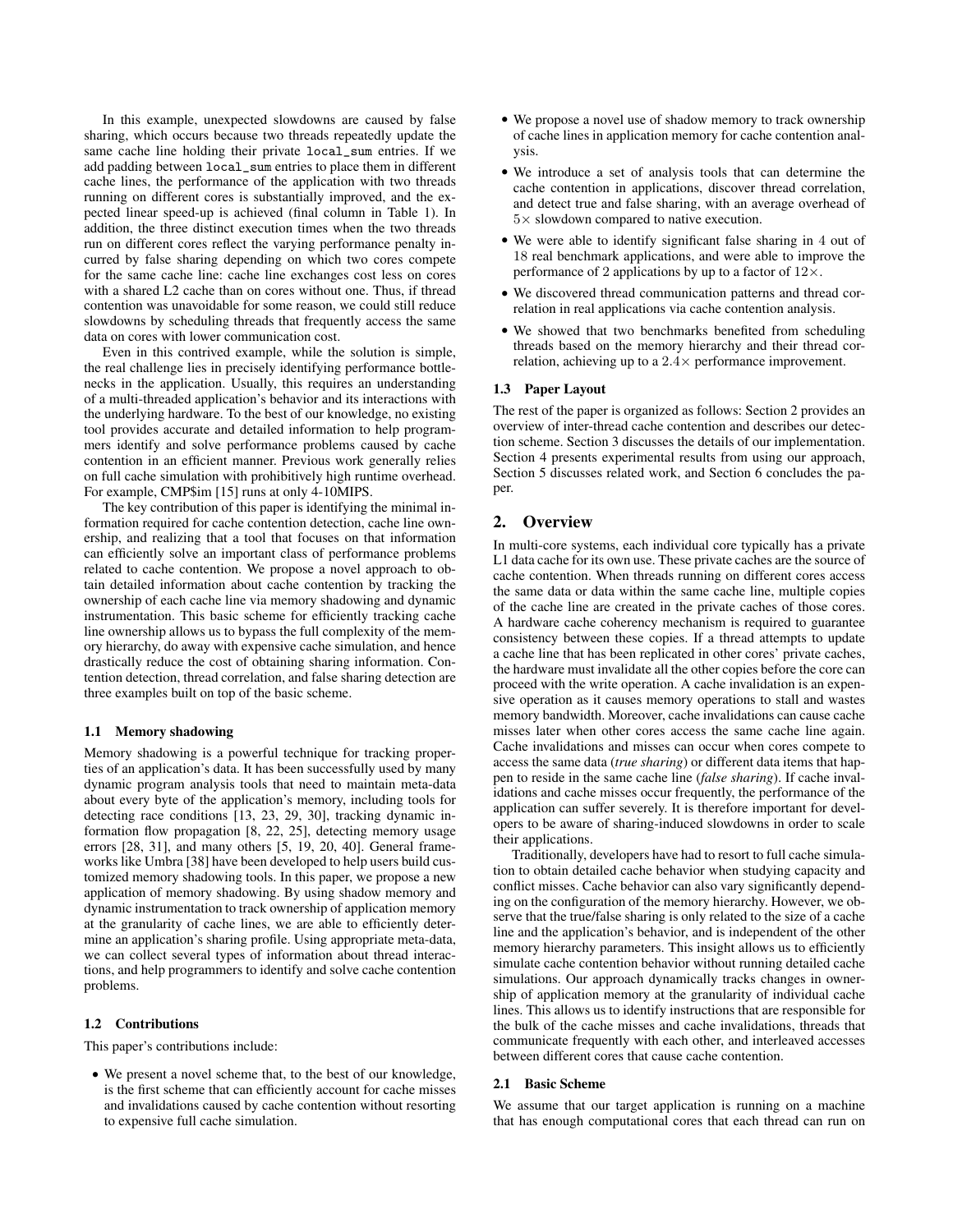

Figure 2. The shadow memory data structure used for our base contention detection scheme. Application memory is shadowed at cache line granularity with a bitmap indicating which cores contain a copy of that data.

its own dedicated core. This way, we can refer to threads and cores interchangeably, and report the *worst-case* results caused by contention. In this section we describe a design that assumes there are no more than 32 threads/cores simultaneously active in an application; Section 3 explains how our implementation scales to more threads.

We further assume that each core has a private L1 cache, and that data is never evicted from this private cache except through cache invalidations. This assumption allows us to avoid expensive cache simulation, ignore capacity and conflict misses, and isolate the inter-thread communication patterns that are sufficient for detecting cache contention. This assumption may also introduce inaccuracy due to not faithfully simulating the actual cache behavior, which will be discussed later in Section 3.5.

As shown in Figure 2, we use an *ownership bitmap* in shadow memory to track the distribution of each application memory cache line's copies. Each bit in the bitmap represents one core or thread. If it is set, it means that particular core has a copy of the associated cache line in its private cache, or that the core *owns* the cache line.

The bitmaps in the shadow memory are maintained by dynamically inserting instrumentation code for every application memory reference. When a thread reads a data object, it creates a copy of the cache line containing that data object in its own cache. We simulate this by setting the thread's bit in the cache line's ownership bitmap, indicating that the thread owns the cache line. When a thread updates an object, it invalidates all copies of the entire cache line in other cores' private caches, and updates the copy in its own cache. This is simulated by setting the current thread's bit and simultaneously clearing all other bits in the cache line's bitmap, thereby indicating the thread's exclusive ownership of this cache line.

Using this approach, we can simply examine ownership bitmaps at any time to observe the status of the cache lines. In addition to tracking cache line ownership, we often want to collect more information about an application in order to understand thread contention. In particular, we may wish to determine the degree of cache contention in the application, identify *delinquent instructions* that cause most of the cache contention events, determine the communication patterns and hence the correlation between threads, and compute the frequency of true/false sharing. In order to obtain such information, we need to add more instrumentation code and maintain additional information in shadow memory.

# 2.2 Contention Detection

The first step in performance debugging is to check whether an application does indeed suffer from cache contention. Therefore,



Figure 3. The shadow memory data structure used for determining thread correlation. A thread index is used to track which thread last updated the cache line.

we may wish to determine the frequency of cache contention events (cache misses or cache invalidations) during program execution. To do so, we need to detect and count the total number of cache contention events, which can be easily done using the ownership bitmap of Figure 2.

A cache miss occurs when a core attempts to read a cache line that it does not own. In our scheme, this can be discovered by checking whether the current thread's bit is set in the corresponding ownership bitmap in shadow memory on a memory read. A cache invalidation happens when a core wants to update a cache line that it does not exclusively own. We can discover this by checking whether any bit other than the current thread's bit is set in the ownership bitmap. By checking the ownership of the target cache line on every memory reference, we can count the total number of cache contention events.

In addition, we can also track the behavior of individual memory access instructions. We associate each instruction with two threadprivate counters that count the number of cache misses and invalidations it causes, respectively. By checking these counters after execution, we can easily identify the *delinquent access* instructions that are responsible for most of the cache misses and/or invalidations. Pinpointing such instructions is an important step in trying to reverse any performance losses due to cache contention.

## 2.3 Determining Thread Correlation

An effective optimization strategy is to identify groups of threads that communicate frequently with each other, and reduce the performance penalties of cache contention by scheduling them on cores with lower communication costs, e.g., cores with shared L2 caches.

We can extend our scheme to determine *thread correlation*. Two threads are *strongly correlated* if they communicate frequently with each other during the course of program execution. For instance, two threads may have a producer/consumer relationship and may need to communicate at fine granularity. To obtain thread correlation information, we allocate an array of counters for each thread to record its interaction frequency with other threads. We also add a field in the shadow memory unit to record the last thread that updated a data item, as shown in Figure 3. When a thread accesses a data item in a cache line, we identify which thread previously updated the cache line and increment the corresponding counter. We only update a counter when a cache miss or a cache invalidation occurs, so our correlation statistics only capture thread interactions that contribute to performance slowdowns. If there are two accesses to a piece of data and only one of the accesses causes a cache miss or invalidation, the counter is incremented only once. At the end of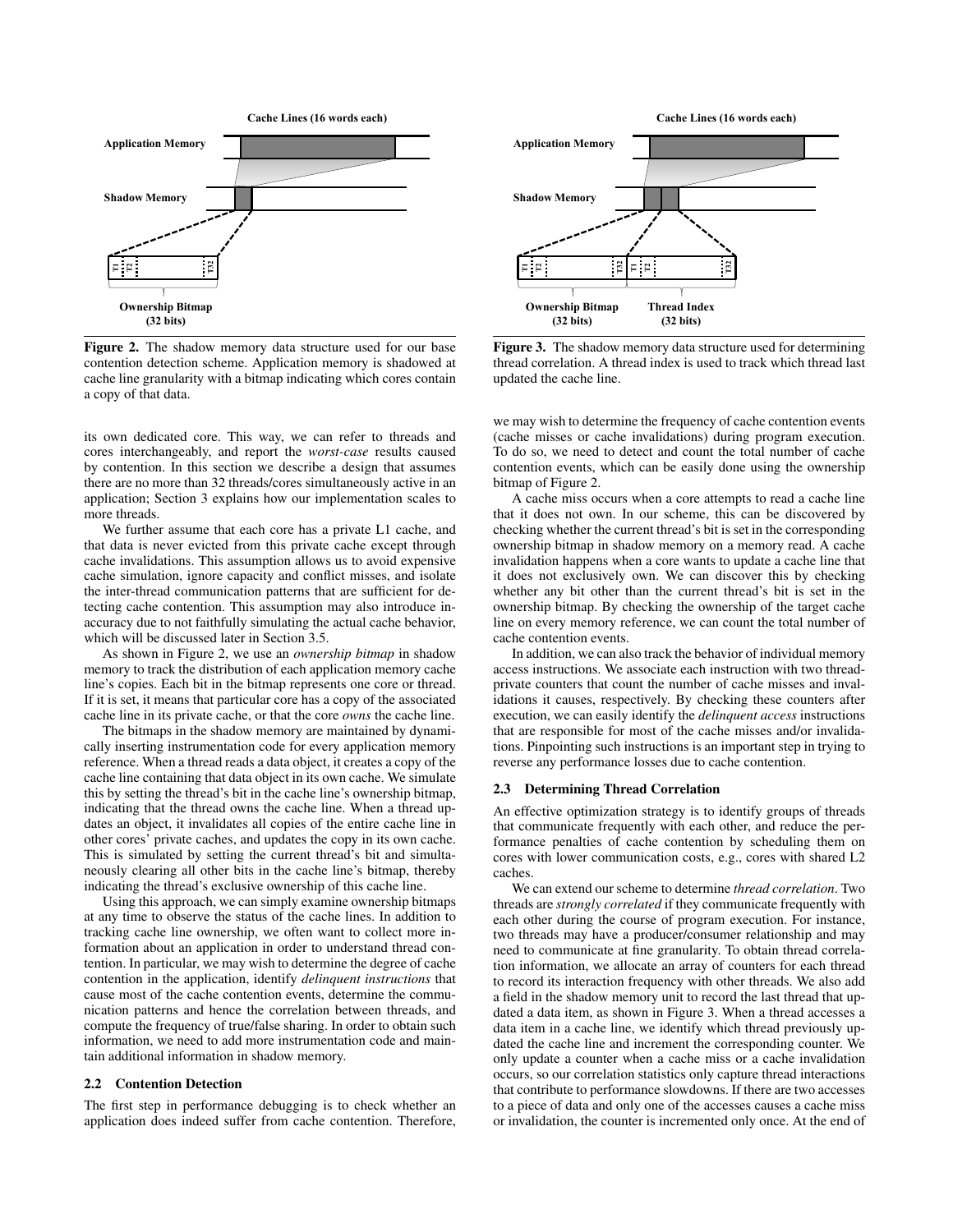

Figure 4. The shadow memory data structure used for false sharing detection. We track which threads read and wrote to each word in each cache line.

execution, using these counters, we can report the degree of correlation between threads, enabling the developer to act on the information and achieve better performance.

# 2.4 False Sharing Detection

Because cache lines are often larger than the data objects they contain, a single cache line often holds multiple data objects. Cache contention can arise due to true or false sharing of the cache line.

Definitions of false sharing are often imprecise or impractical for real-time detection [3, 18]. Here, we identify false sharing based on the following intuition: if a cache miss or cache invalidation could have been avoided had the target data been moved to another cache line, we consider the cache miss or invalidation to be caused by false sharing. More specifically, on a cache miss or invalidation, if the target location is also accessed by other threads, then it is a result of true sharing, and is unavoidable. Otherwise, it is result of false sharing.

In order to detect true/false sharing, we must maintain more information in the shadow memory for each cache line. As shown in Figure 4, we record the access history for each word within a cache line in the shadow memory. Specifically, we maintain a bitmap for each word within a cache line. Each thread has two bits in this bitmap to indicate whether it read and/or wrote the corresponding word. For every memory access, code is inserted to set the current thread's read or write bit in the bitmap for the specific word that was accessed.

During a delinquent access, we can determine if the cache miss or invalidation was caused by true or false sharing by examining the shadow memory of the corresponding cache line. On a cache miss, we can identify which threads updated this word by examining the bitmap associated with the word: the miss is due to false sharing if no other thread's write bit is set. Otherwise, it is due to true sharing. On a cache invalidation caused by a write, we check whether the target word was read or written by another thread by examining its bitmap once again. The invalidation is due to true sharing if some other thread's read or write bit is set. Otherwise, it is caused by false sharing. For a store, we clear all the bitmaps for the entire cache line in the shadow memory, and only mark the write bit of the current thread in the target word's bitmap. This is to capture the fact that the thread has exclusive ownership of the cache line, and to detect subsequent false or true sharing.

## 2.5 Further Extensions

Being architecture-independent, our approach can easily be applied to collect arbitrary information for a wide class of problems. Beyond the features described above, there are many other possible ways to extend the instrumentation for different purposes. For instance, we could add fields in the shadow memory to record which cache lines caused most of the cache invalidations, and report these problematic data locations to the user. It is also possible to add time stamps in the shadow memory to keep track of access times so that even more complex temporal relationships can be derived. Adding a field in shadow memory for storing call-stack context information is another possible extension to help programmers identify delinquent accesses with more context information.

Using a software-based approach lends our tool flexibility. First, it enables our tool to run on a wide range of commodity hardware. Second, our tool can change its parameters to analyze contention behavior over various thread and cache configurations that are different from the actual machine where the application is run. Finally, we can target different levels of the memory hierarchy; e.g., we can study not only private caches but also caches shared by a subset of cores by simply assigning the same thread bit to multiple threads.

# 3. Implementation

We implemented our detector on top of the shadow memory framework Umbra [38], which is an efficient memory shadowing framework that uses a novel mapping scheme [37] to translate application memory addresses to shadow memory addresses. Umbra is integrated with DynamoRIO [1, 4] and provides a simple API for client applications to easily add instrumentation to manipulate shadow memory without knowing the details of the underlying memory mapping scheme.

### 3.1 Base Framework

As described in Section 2, we associate each cache line (64 bytes) with a shadow memory unit in which a bitmap is used to represent which cores own the cache line. Using a 32-bit bitmap, we can track up to 32 threads or cores. We use Umbra's API to add instrumentation to update the shadow memory for every application memory reference. We instrument both reads and writes to keep track of cache line ownership changes in the bitmap. For each memory read, we set the bit for the current thread in the shadow memory bitmap corresponding to the cache line using an OR operation. For each memory write, we use a MOV instruction to set the bit corresponding to the current thread and clear all other bits at the same time.

Our implementation faced three main challenges. The first challenge is performance. The simple instrumentation described above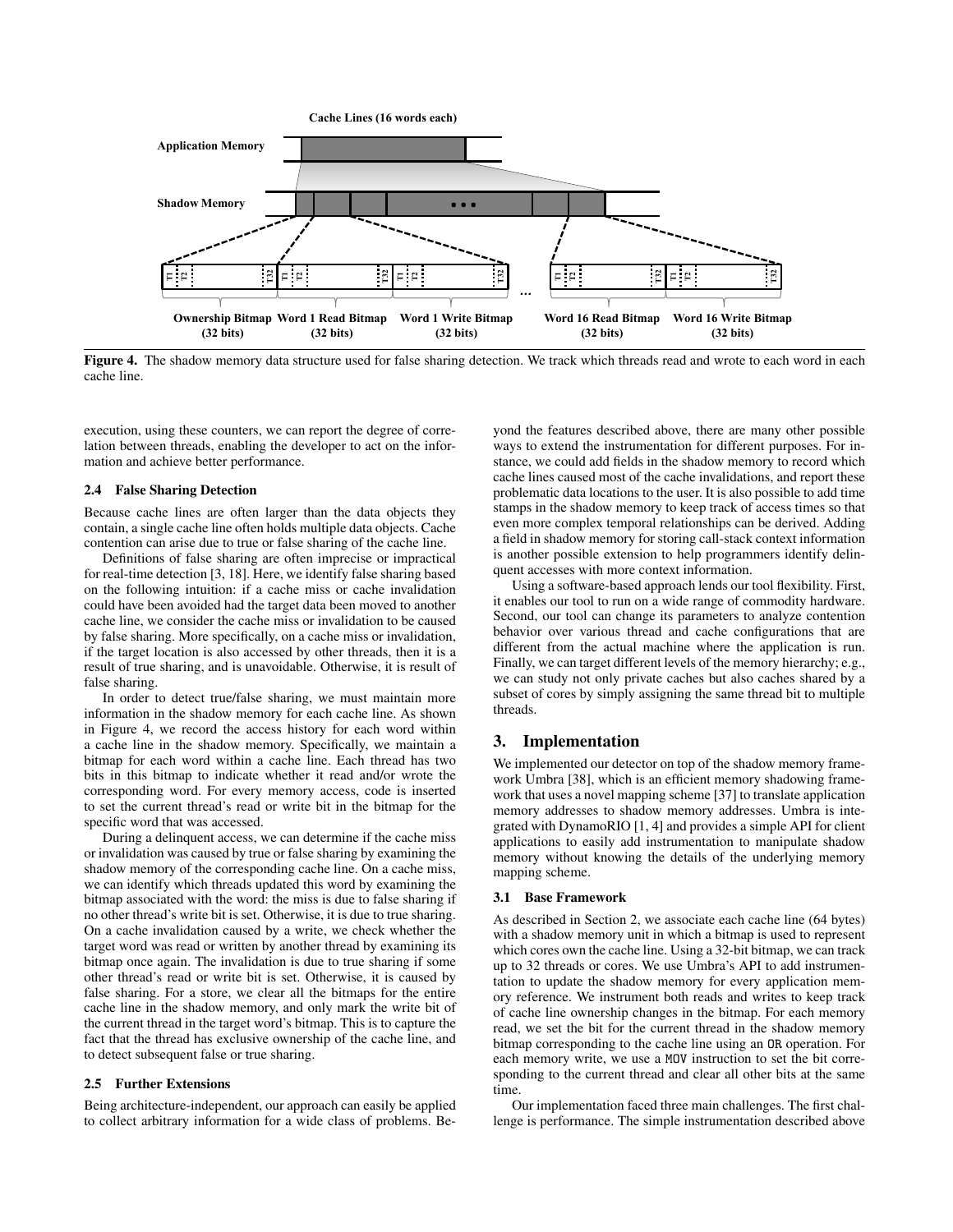could cause high runtime overhead. Because we must update the shadow memory on every memory access, a significant amount of bandwidth may be used by the shadow memory updates which will cause system bus congestion and stall execution. Moreover, the updates to the shadow memory itself will introduce high cache contention among threads. To avoid such problems, we optimized our instrumentation by adding checks and updating the shadow memory only when necessary (we call this approach *racy test and set*). In the common case, if multiple threads read but do not write the same cache line, only each thread's first read will cause a shadow memory update. In contrast, blindly writing the shadow memory (we call this approach *set*) even when no updates are necessary would cause different cores to compete on the cache line holding the shadow memory unit, incurring much higher runtime overhead. In addition, to minimize cache contention caused by accessing shadow memory, we ensure shadow memory units are cachelinesized (64 bytes) or larger even though the actual meta-data in the shadow memory might be as small as 32 bits.

The second challenge is handling concurrent accesses to the bitmap. When multiple threads access the same cache line simultaneously, the corresponding instrumented code will simultaneously update the same bitmap. We could assign a lock to each bitmap and require any access to the bitmap to first acquire the lock (we call this approach *atomic test and set*). This guarantees that the bitmap check and update operations are atomic, but the runtime overhead is high. This is because the lock operation, an XCHG instruction in our implementation, is a very expensive operation that stalls the system in order to ensure atomic operation. In contrast, if we allow racy accesses, we may miss a few cache miss or cache invalidation events, but we will still catch most of them, which is sufficient for our analysis purposes. Our implementation uses racy accesses without locks (*racy test and set*).

The third challenge is scalability of design when more threads are added. Our current design uses one bit per thread in a 32-bit bitmap and is limited to 32 threads. One simple method is to recycle thread bits: e.g., represent thread 0 and thread 32 with the same bit. Bit recycling can lose precision and miscalculate cache misses or invalidations, because we cannot determine actual behavior when two threads represented by the same bit access the same cache line. Another method is to use a multi-word bitmap to track more threads. However, this approach incurs higher runtime overhead for its multi-word checks and updates. More importantly, using more words cannot scale up to a high number of threads. In realworld applications, some programs first create a group of threads to perform one task, destroy them, and then create another group of threads to perform the next task in sequence. Such programs can create hundreds of threads over the application lifetime, although only a few of them are simultaneously active. For such programs bit recycling works better than a multi-word bitmap scheme. It is possible to combine the two approaches to achieve both better precision and better scalability. In the prototype we implemented, we used bit recycling on a 32-bit bitmap.

# 3.2 Contention Detection

We extend the basic framework implementation described above to discover cache contention in an application. We associate two thread-private counters with each application memory reference instruction to count the cache misses and cache invalidations it causes in each thread, respectively. By doing so, we not only know the total number of cache misses and invalidations, but can also easily identify delinquent instructions, i.e., memory access instructions that cause most of the cache contention events.

For a memory read, we use a TEST instruction  $1$  to check whether the current thread has a copy of the referenced cache line (i.e., whether it owns the cache line). If the thread does indeed have a copy, no additional work is necessary. Otherwise, we can infer that there is a cache miss. Therefore, we update the cache miss counter and set the thread's bit in the shadow memory bitmap for that cache line using an OR instruction.

For a memory write, we use a CMP instruction to check if the only bit set in the bitmap for the cache line belongs to the current thread, i.e., whether it has exclusive ownership of the cache line. Again, if this is the case, no additional work is necessary. Otherwise, the inserted code will increment the cache invalidation counter and update the bitmap to reflect the thread's exclusive ownership with a MOV instruction.

When a cache invalidation occurs, we could determine whether the data has not been accessed by any other thread yet (a cold miss indicated by an all-0 bitmap), or whether there is at least one copy of the cache line in some other core (indicating a likely prior cache invalidation). However, this would increase the runtime overhead of our dynamic instrumentation. Because our focus is on inter-thread sharing contention rather than full cache simulation, each cache line can at most experience one cold miss in our model. Hence, we are trading off some accuracy for better performance. Similarly, for a memory read, the cache miss counter actually includes cache misses due to both cold misses and cache invalidations. It is possible to tell the difference between these two forms of misses by maintaining more information in the shadow memory. We make the same accuracy versus performance trade-off as before.

We also insert code to record the total number of instructions executed for each thread. When a thread terminates, we scan the two counters kept for each memory reference instruction to obtain the total number of cache misses and invalidations, and compare that against the total number of instructions executed by the thread to understand the extent of its cache contention. In addition, we can determine the delinquent instructions that contributed most to cache misses and cache invalidations for that thread. Where debug information is present, these instructions can be easily mapped back to the application's source code.

### 3.3 Determining Thread Correlation

To compute thread correlation, we allocate an array  $T_i$  of counters for each thread i. Counter  $T_i[j]$  of the array corresponds to thread  $j$ . The first entry in the array is reserved for counting first-time accesses.

We also add a field in our shadow memory for each cache line that stores the index of  $T_i$  corresponding to the thread that performed the latest update to that cache line. On a cache miss or cache invalidation, we obtain the latest thread index from the shadow memory, and update the corresponding counter accordingly.

The stored counters can indicate a producer-consumer relationship. It is possible to separate cache misses from cache invalidations when updating these counters, so that producers can be distinguished from consumers. However, for our purposes, details about these relationships are not important, so we simply use one counter.

Because the memory is shadowed at the granularity of a cache line, our thread correlation actually reflects architectural-level correlation, which may or may not be equivalent to semantic correlation within the application. For example, if one thread updates one part of a cache line while another thread reads a different part of that cache line, our correlation counter is updated. This correlation is caused by false sharing, but it also affects performance, so reporting it is necessary.

<sup>&</sup>lt;sup>1</sup> The TEST instruction performs an AND operation, updates the condition flags accordingly, and then discards the result.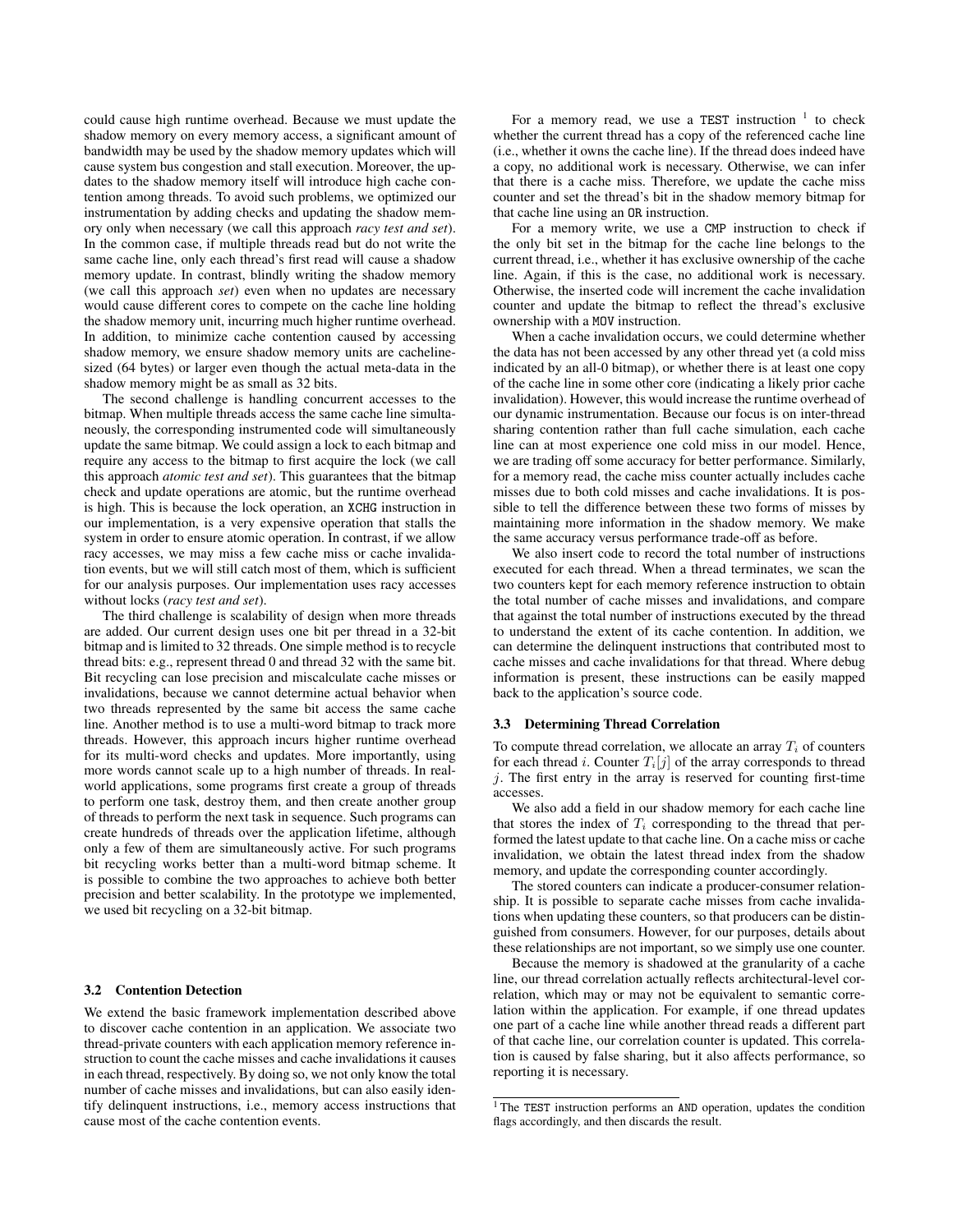In essence, our counters hold the frequency of a thread's interaction with every other thread. At the end of the application's execution, this correlation information is output to the user who may then use the information to understand the interaction among threads and schedule groups of correlated threads accordingly for better performance.

## 3.4 False Sharing Detection

In order to detect false sharing, we extend our shadow memory to record which threads have read and written to each word in a cache line.

Ideally, we should use 132 bytes of shadow memory for each 64-byte cache line to track 32 threads: 4 shadow bytes for recording cache line ownership, and 16 pairs of 4-byte bitmaps to track which of the 32 threads has read or written to each word in the cache line. However, Umbra does not currently support such a mapping scheme. Because we perform our experiments on an 8-core system, our prototype uses a compacted shadow memory data structure to track 8 threads using the configuration described below.

For each 64-byte cache line of the application, we maintain a data structure of the same size in the shadow memory, which is divided into 16 four-byte entries corresponding to the 16 application words in the cache line. The first byte of the first entry is used as the bitmap for tracking the ownership of the entire cache line as before. The last two bytes of each entry are used as the read and write bitmaps to track access history for 8 threads for the associated word in the cache line. The second byte of each entry is not used. We use bit recycling to handle applications that need to create more than 8 threads.

We check whether there is a cache miss or invalidation using the ownership bitmap as described before. In addition, we set the bit corresponding to the word that was accessed by the current thread using an OR operation. We again use a test and set scheme to avoid unnecessary memory updates for better performance. On a cache miss, we check whether the word being accessed has write bits set by other threads. If not, a false sharing instance is reported. On a cache invalidation, we check whether any other thread had accessed the word by checking its bitmap. If there were no previous accesses, false sharing is reported. For a store, we clear the whole shadow memory unit for the cache line and set the cache line bitmap and the word bitmap with the write bit for the current thread. This approach limits multi-word updates to only cache invalidation events.

Our use of word granularity in false sharing detection may cause inaccuracy as some applications may have false sharing at the level of individual bytes. It is possible to implement byte granularity in our scheme, but we chose to use words instead, for two reasons. First, a byte granularity implementation incurs higher overhead.

Second, while the compiler often arranges for two unrelated data fields to lie in the same cache line unbeknownst to the programmer, and such fields can be difficult for the programmer to identify, two fields that occupy the same word are rarer and usually easier to locate: e.g., an array of characters or several consecutive sub-word struct fields. The compiler often generates padding to expand unrelated adjacent sub-word fields to have word alignment. Thus, we choose to use word granularity.

# 3.5 Accuracy Discussion

There are several potential sources of inaccuracy in our design and implementations. One source of inaccuracy is our assumption that data is only evicted from a core's private cache through invalidations. This may cause our profiling results to differ from the actual behavior of the application when executing on a particular hardware configuration, i.e., a particular private cache size and replacement scheme. However, our approach separates application behavior from the actual hardware configuration, which provides users

with an insightful view of application behavior independent of any particular hardware features or configurations except the cache line size. We believe that this is more important than accurately reporting behavior on a particular execution instance, which may change when the application runs in a different environment.

In fact, the accuracy of cache contention analysis is difficult to evaluate. It depends on many factors, especially the interleaved order of memory accesses by different threads, which may change from run to run. Although full cache simulation can simulate detailed cache behavior, the input, i.e., the memory access trace, does not always reflect actual execution; thus, the simulation results are often artificial. For example, Cachegrind, a cache simulation tool built on Valgrind [21], serializes multithreaded execution, resulting in a memory reference sequence that would almost never happen in actual execution on a multi-core system. Even full cache simulation can report accurate results for one particular execution instance only and may not accurately reflect application behavior in other runs with different interleavings.

Other sources of inaccuracy, including the number of threads exceeding the number of bits in our bitmap, using word rather than byte granularity in false sharing detection, and not being able to separate cold misses from cache misses due to cache contention, have been discussed above.

# 4. Experimental Results

We conducted a series of experiments to evaluate our approach.

#### 4.1 Experimental Setup

Our tool is implemented on top of Umbra for Linux. We used applications from two parallel, shared-memory benchmark suites for our experiments: the SPLASH2 [36] and Phoenix [27] suites. Three benchmarks from SPLASH2, namely volrend, water-spatial, and cholesky, were not included in our experiments because they complete in very short times (< 0.5 seconds). All benchmarks were compiled as 64-bit executables using gcc 4.3.2 with the -O2 optimization flag. The hardware platform we used has two quad-core Intel Xeon processors with 3.16GHz clock rate and 8GB total RAM running 64-bit Debian GNU/Linux 5.0. Each core has its own private 32KB L1 data cache, whose cache line size is 64 bytes. The four cores in each quad-core die are arranged into two groups of two cores each that share a 6MB L2 cache. Thus, the fastest a given core can acquire a copy of a missing cache line is from the other core that shares its L2 cache, followed by one of the other cores on the same die. Fetching a cache line from the other die is even slower, followed by the case when a cache line must be loaded from memory.

#### 4.2 Performance Evaluation

We first evaluate the performance of our base framework that tracks cache line ownership implemented using different instrumentation schemes: set only, test and set, and atomic test and set, which we discussed in Section 3. Table 2 shows the performance of the two benchmark suites with these different instrumentation schemes. It is clear that test and set has much lower runtime overhead. The reasons have been discussed in Section 3.1. The atomic test and set is much slower than the simple set scheme, primarily because of the high cost of the XCHG instruction.

We next compare the performance of our three contention detectors. Figure 5 presents the results. It shows that contention detection and thread correlation have similar performance overhead. This is easily understood: they both check for changes in shadow memory bitmaps, and update any counters accordingly (see Section 3). Thread correlation is slightly slower than contention detection because it also needs to record the thread that last updated the cache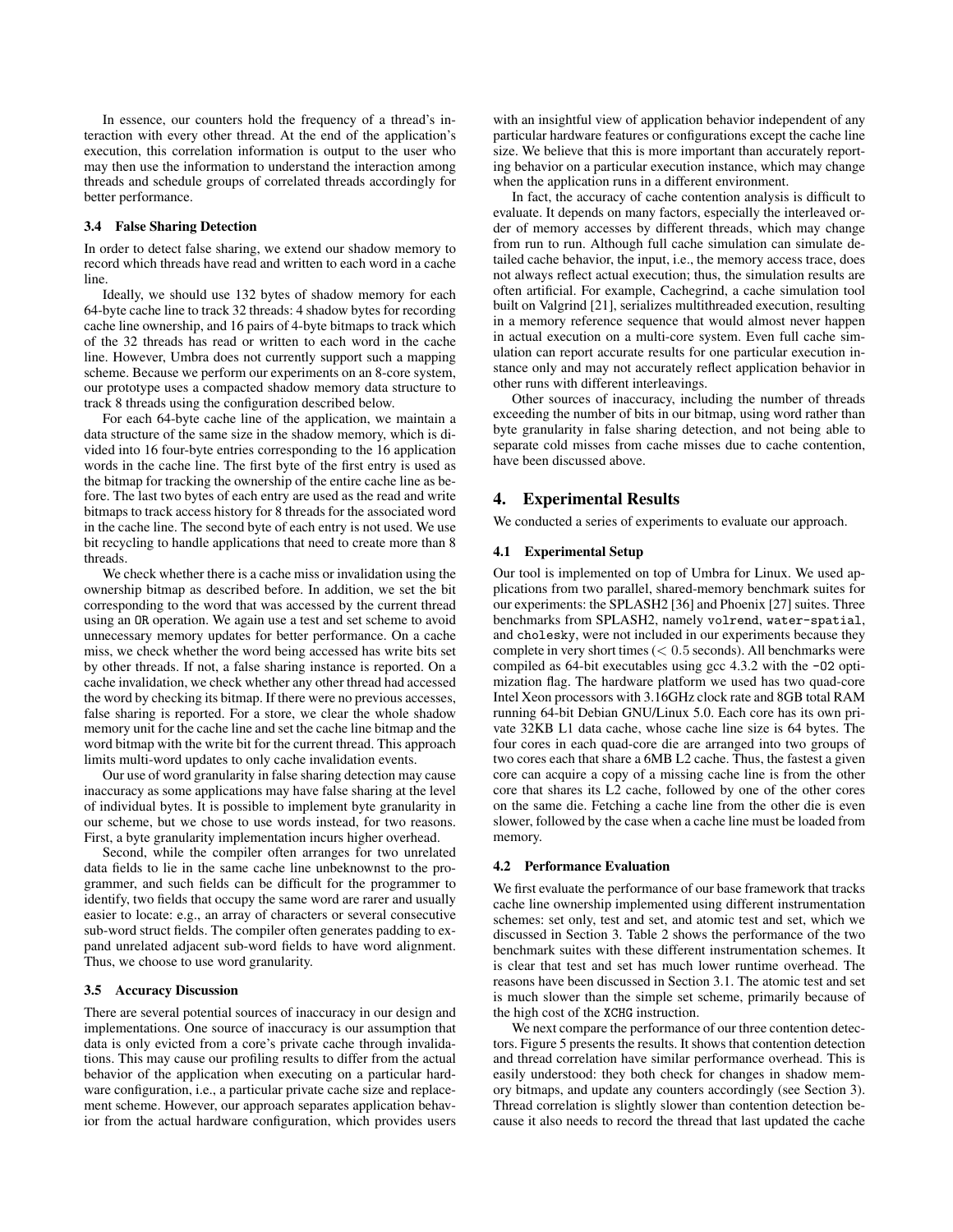

Figure 5. Performance evaluation of contention detection, thread correlation, and false sharing detection. Performance is normalized to 8-thread native execution time. Arithmetic average is used.

| <b>Benchmarks</b>   | Set           | Racy<br>test & set | <b>Atomic</b><br>test & set |
|---------------------|---------------|--------------------|-----------------------------|
| SPLASH <sub>2</sub> | $31.83\times$ | $2.68\times$       | $50.82\times$               |
| Phoenix             | $50.64\times$ | $3.61\times$       | $95.88\times$               |

Table 2. Performance of our base framework with different instrumentation schemes for tracking 8 threads, normalized to native execution (i.e., without any instrumentation) and averaged across each benchmark suite.

line for each memory access. False sharing detection is the slowest. This is due mainly to the more complex instrumentation code needed to update the access positions within each cache line. On average, our tool causes a  $3\times$  to  $5\times$  slowdown when compared to native execution.

| <b>Benchmark</b> | <b>Misses</b>       | <b>Invalidation</b> |
|------------------|---------------------|---------------------|
| barnes           | 0.15%               | $0.10\%$            |
| fmm              | 20.52%              | 1.36%               |
| ocean (c)        | $\overline{0.15\%}$ | 0.13%               |
| ocean (nc)       | 0.92%               | $0.55\%$            |
| radiosity        | 10.94%              | 16.89%              |
| raytrace         | 16.78%              | 22.06%              |
| water-nsq        | 1.78%               | 2.54%               |
| fft              | $0.00\%$            | $0.00\%$            |
| lu(c)            | 0.23%               | 0.01%               |
| lu (nc)          | 0.11%               | 0.02%               |
| radix            | $\overline{0.00\%}$ | $\overline{0.00\%}$ |
| histogram        | $0.00\%$            | 3.04%               |
| kmeans           | $0.00\%$            | $0.00\%$            |
| linear_reg       | 54.65%              | 69.91%              |
| matrix_mul       | $\overline{0.13}\%$ | 0.04%               |
| pca              | 0.10%               | 0.67%               |
| string_match     | $0.00\%$            | 2.82%               |
| word_count       | 0.93%               | 0.17%               |

Table 3. Relative error between using racy versus atomic operations for counter updates.

# 4.3 Accuracy of Racy Updates

Racy shadow memory checks and updates have much better performance than using atomic test and set in the instrumentation scheme on the shadow memory. However, races could result in loss of accuracy. Table 3 shows the relative errors (in percentages) of the miss and invalidation counts obtained using racy test and set versus atomic test and set instrumentation. We found that there are negligible differences between the two results for most benchmarks. For four of the 18 benchmarks, the error exceeded 10%. In our analysis, it is the relative magnitude rather than the absolute counts that matters. As such, we regard the trade-off between performance and accuracy of the final counts a worthwhile one to make.

Apart from the obvious reason that racy updates can cause inaccuracies, there is another possible cause for the differences: the slowdown may change how threads interleave their accesses, usually causing more interleaved accesses due to fewer references in each interval. An example is linear reg: the atomic update causes higher runtime overhead, so more interleaved references happen, and more cache misses and invalidations occur and are detected. We believe this is the cause for the  $50\%$  variant of linear reg in Table 3, not errors due to racy updates.

## 4.4 Benchmark Analysis

In this section, we describe some interesting benchmark results, and the insights they yielded. The way we analyzed the results also reflects how we believe a developer would use our tool to discover and fix inter-thread sharing contention problems.

# 4.4.1 Contention Detection

Contention detection can help programmers identify whether their multi-threaded programs suffer from cache contention due to data sharing, and pinpoint the most problematic instructions if there are any. The *contention rate* is the total number of cache misses and cache invalidations divided by the total number of instructions executed by all threads. Table 4 lists the speedups of our benchmarks due to parallelization using eight threads as well as their contention rates. Benchmarks with higher contention rates usually benefit little from parallelization. In other words, they are not scalable. The converse, however, is not true: a benchmark showing little speedup, as the number of threads and cores are scaled, does not necessarily have a high contention rate. There are many possible causes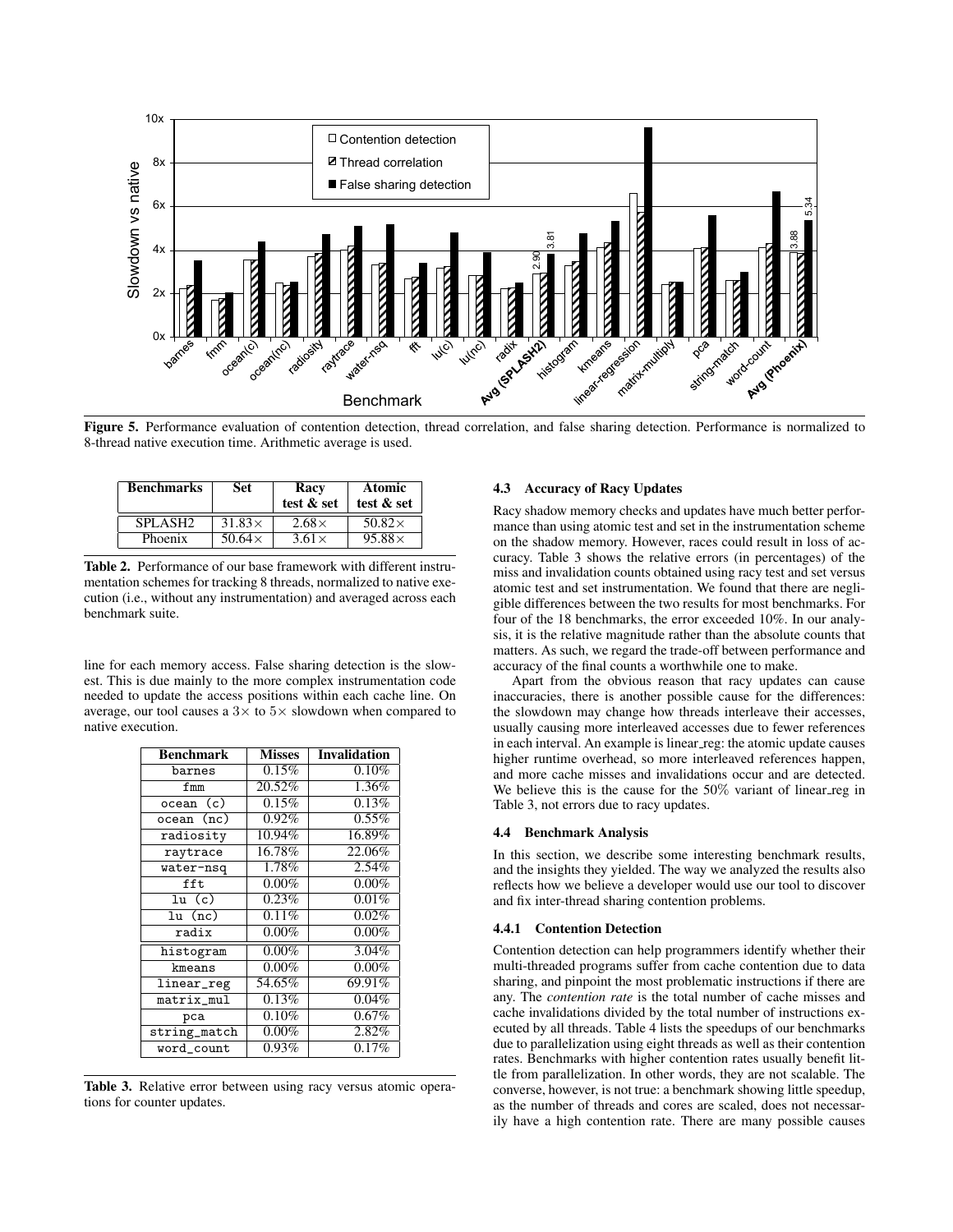of limited scalability in an application, including an unbalanced workload, expensive communication, or excessive synchronization. The rest of this paper focuses on those benchmarks that have high contention rates (i.e., a contention rate of more than  $10^{-3}$ ). These are the benchmarks ocean (nc), fft, histogram, radix, and linear\_regression.

| <b>Benchmark</b>  | 8-Thread | <b>Contention</b>                |
|-------------------|----------|----------------------------------|
|                   | Speedup  | rate                             |
| barnes            | 6.59     | $1.\overline{61 \times 10^{-4}}$ |
| fmm               | 6.42     | $8.36 \times 10^{-5}$            |
| ocean (c)         | 4.26     | $6.12 \times 10^{-4}$            |
| ocean (nc)        | 2.85     | $1.82 \times 10^{-3}$            |
| radiosity         | 5.30     | $2.87 \times 10^{-4}$            |
| raytrace          | 7.27     | $6.\overline{72 \times 10^{-5}}$ |
| water-nsq         | 5.87     | $2.34 \times 10^{-5}$            |
| fft               | 2.07     | $2.28 \times 10^{-3}$            |
| lu(c)             | 3.00     | $2.63 \times 10^{-4}$            |
| lu (nc)           | 3.39     | $2.27 \times 10^{-4}$            |
| radix             | 5.69     | $2.18 \times 10^{-3}$            |
| histogram         | 3.18     | $4.26 \times 10^{-3}$            |
| kmeans            | 3.96     | $1.09 \times 10^{-5}$            |
| linear_regression | 0.56     | $3.68 \times 10^{-2}$            |
| matrix_multiply   | 1.02     | $6.85 \times 10^{-5}$            |
| string_match      | 5.01     | $2.60 \times 10^{-4}$            |
| word_count        | 7.24     | $1.32 \times 10^{-4}$            |

Table 4. The correlation between parallelization speedup and contention rate. The speedup is the native running time of a single thread divided by the total number of application instructions executed.

For the benchmarks with high contention rates, we examined the instructions causing the contention. There are four common reasons for their behavior:

- 1. Initialization. Some of the problematic instructions are found in initialization functions, especially in the first thread of the benchmark, which usually reads data from input files and causes cold misses. Because cold misses are treated as contention-causing misses for performance reasons in our implementation (Section 3.2), such instructions are identified as delinquent accesses. For example, there are three instructions in histogram that are responsible for more than 99% of the cache misses, and all of them are from an initialization function that reads data.
- 2. Global data update. In some benchmarks, such as radiosity, threads update global data from time to time, which is often a source of cache contention.
- 3. False sharing. The linear\_regression benchmark contains good examples of false sharing that resulted in many cache invalidations. It has 8 instructions that together are responsible for more than 99% of the total cache misses and invalidations. They all access data that resides in the same cache line from multiple threads. This will be discussed later in detail.
- 4. Communication. In some benchmarks, threads communicate with each other after each phase. fft is a typical benchmark that performs a lot of communication, thereby causing a high amount of contention.

# 4.4.2 Determining Thread Correlation

We next present results for our thread correlation algorithm. As expected, different benchmarks showed different communication

| <b>Benchmark</b>  | No<br>binding | Worst<br>case | <b>Best</b><br>case |
|-------------------|---------------|---------------|---------------------|
| ocean (nc)        | 1.95s         | 1.99s         | 0.79s               |
| linear_regression | 2.31s         | 3.08s         | 1.66s               |

Table 5. Performance impact of scheduling different threads on different cores for two of our benchmarks. All times are in seconds. 'No binding' lets the operating system decide the scheduling. The other two columns show the extremes of performance when scheduling on different cores. ocean's 'No binding' time averaged 1.95s but varied significantly.

patterns. The most common pattern we see is that all other threads have strong correlation with thread 0, the master thread. Benchmarks likes barnes, radiosity, lu, and water-nsquared have such patterns. In these benchmarks, the master thread will first initialize the data and then each thread works on its own tasks.

Some benchmark threads simply read data in parallel, and have little communication with each other. Most of the benchmarks from Phoenix fit this pattern. This is not surprising, since this set of benchmarks was designed to evaluate the performance of mapreduce, and so the benchmarks are mostly embarrassingly parallel.

We also tested the performance impact of scheduling different threads on different cores. In our platform, we have two quad cores on two different dies. Communication between two cores from different dies is much more expensive than communication between two cores on the same die. Based on the observed correlations, we cluster threads into two groups using two different methods. One method minimizes communication between the two groups while the other maximizes the communication. We considered the performance difference between these two methods on benchmarks with high contention rates based on thread correlations. histogram's correlation array shows that all threads interact most with the first entry, which indicates most misses are cold misess for first-time accesses. So it was not very interesting. fft and radix have almost identical correlation values among threads, revealing no optimization opportunities. ocean (nc) and linear\_regression, on the other hand, showed interesting correlation patterns. ocean (nc) has a paired communication pattern: every two threads communicate significantly with each other but very little with the other threads. linear\_regression, in contrast, forms a chain of communication. Each thread talks very frequently with its neighbors. As shown in Table 5, scheduling threads on different cores has a profound impact on the execution time for these two benchmarks. For ocean (nc), we observe a significant performance difference. The 'worst case', i.e., when threads were clustered to maximize communication, runs  $2.4 \times$  slower than the 'best case' where communication is minimized. The 'normal case', in which we left it to the operating system to decide the scheduling, is closer to the worst case. We see a smaller improvement in linear\_regression, because it does not have a regular pattern that perfectly matches the core configuration as was the case in ocean (nc).

## 4.4.3 False Sharing Detection

Because software, including our benchmarks, is usually performancetuned before release, many applications have already inserted padding on their own to avoid false sharing. It is therefore difficult to find a mature program with significant performance problems. However, we did find several benchmarks with large amounts of false sharing. Table 6 shows the false sharing rate of the benchmarks that suffer from high contention rates. The *false sharing rate* is defined as the total number of false sharing misses divided by the total number of instructions executed. Our results show that these benchmarks also experience high rates of false sharing. The misses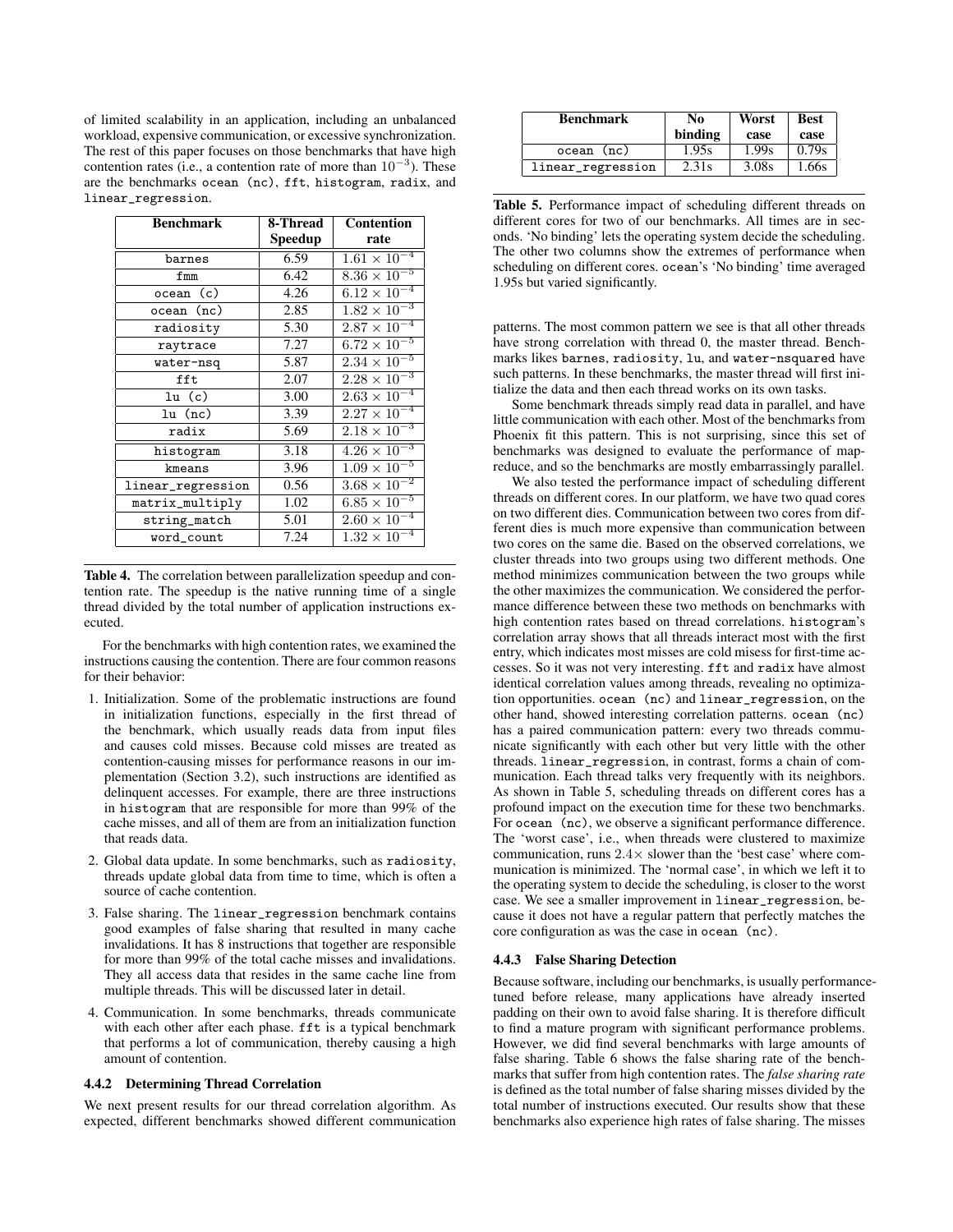| <b>Benchmark</b>  | <b>Contention</b><br>rate | <b>False sharing</b><br>rate    |  |
|-------------------|---------------------------|---------------------------------|--|
| ocean (nc)        | $1.82 \times 10^{-3}$     | $1.57 \times 10^{-3}$           |  |
| fft.              | $2.28 \times 10^{-3}$     | $7.50 \times 10^{-4}$           |  |
| radix             | $2.18 \times 10^{-3}$     | $\frac{1.16 \times 10^{-3}}{2}$ |  |
| histogram         | $4.26 \times 10^{-3}$     | $4.26 \times 10^{-3}$           |  |
| linear_regression | $4.33 \times 10^{-2}$     | $4.33 \times 10^{-2}$           |  |

Table 6. False sharing rates of benchmarks with high contention rates. The false sharing rate is the number of false sharing instances divided by the total number of application instructions executed.



Figure 6. Speedup with and without false sharing. To eliminate false sharing we added padding to the data structures identified by our tool.

in histogram are mostly cold cache misses, which are identified as false sharing in our algorithm. It is possible to differentiate the cold misses from the real false sharing, but this requires extra instrumentation and shadow data fields. Note that the contention rate for linear\_regression is different from the value in Table 4. This is because false sharing detection causes more runtime overhead than contention detection, and leads to more interleaved accesses on the same cache line by different threads, and thus higher contention rates.

By studying the source code of linear\_regression, we found that it allocates an array, passes one entry to each thread, and each thread then updates the entry simultaneously. This is a common programming practice that causes false sharing. Because several entries share a cache line, a large amount of false sharing happens when multiple threads update neighboring entries. By adding pads into the data structure, we achieved a significant improvement ( $12\times$  for 8 cores) for this benchmark, as shown in Figure 6.

We also find that the benchmark radix from SPLASH2 [36] has a significant amount of false sharing. radix is a benchmark that implements a parallel radix sort that sorts an array one digit at a time. In every round, it copies entries from the array into another array of the same size ordered by that round's digit. Multiple threads fill in the array, causing false sharing. However, this is behavior that we cannot change without drastically changing the algorithm. We tried to add padding between the data but the runtime actually increased because of lost cache locality. In fact, radix has a relatively good speed up, as shown in Table 4. This is because it sorts over 50 million integers, using two 400MB chunks of memory. Its working set is much larger than the available amount of caches in all eight cores. So there is a good chance that the data may already be evicted before invalidations or misses can happen.

ocean (nc) also exhibited significant false sharing as well and has algorithmic issues. In ocean (nc), different threads update different columns of a 2D array. Because the array is stored in row-major order, a lot of false sharing occurs during this updating process. Our data shows that almost every instruction that accesses the array experiences false sharing. Due to the large size of the array, padding does not work well. However, as we showed in the previous section, we can still improve the overall performance by judiciously scheduling the threads so as to reduce communication cost. fft, in contrast, has an all-to-all communication pattern, so the majority of contention is actually caused by true sharing, and it has no easy way to optimize it due to its communication pattern.

An artifact of our implementation is that false sharing detection can precisely track up to 8 threads, while contention detection can track upto 32 threads. There are two benchmarks pca and kmeans that use more than 8 threads. They create 8 threads in every phases or iteration. In total, pca and kmeans used 16 and 1,317 threads respectively. Table 4.4.3 lists the data obtained from contention detection and false sharing detection. False sharing detection reported less cache misses and invalidations because fewer number of bits were used in thread tracking. How to precisely and efficiently track a large number of threads (hundreds or thousands) simultaneously is still an unresolved issue.

| <b>Benchmarks</b> | Contention detection |                      | False sharing detection |                      |
|-------------------|----------------------|----------------------|-------------------------|----------------------|
|                   | # misses             | $#$ inv              | # misses                | $#$ inv              |
| kmeans            | $3.23 \times 10^{6}$ | $1.53 \times 10^{6}$ | $4.25 \times 10^{5}$    | $4.25 \times 10^5$   |
| pca               | $5.63 \times 10^{6}$ | $4.37 \times 10^{6}$ | $1.16 \times 10^{6}$    | $1.16 \times 10^{6}$ |

Table 7. The number of cache misses and invalidations observed during contention detection and false sharing detection for benchmarks that created more than 8 threads.

Our experiments showed that the novel analysis made possible by our tool can help programmers discover intense thread contention, determine thread correlation, and detect false sharing. This helps programmers better understand their applications and make better choices, for example, in the implementation of the data structures, or the scheduling decisions, so as to improve performance.

# 5. Related Work

We discuss related work in the areas of false sharing detection and thread correlation.

# 5.1 False Sharing

False sharing can be difficult to define precisely [3, 18, 35]. For instance, false sharing can be defined as the additional cache misses incurred by a program running with a given cache line size compared to the same program running with one-word cache lines. This may seem like a good definition because using one-word cache lines minimizes the amount of data transferred between processors. However, since programs cannot exploit spatial locality with wordsized cache lines, the number of coherence operations needed between processors may still increase. Thus, this definition can result in a negative amount of false sharing if the loss in spatial locality eclipses any savings due to reduced false sharing. In this paper, we chose an intuitive definition of false sharing that can be practically used for dynamic detection.

Before the proliferation of multi-core systems, false sharing emerged as a significant performance problem for distributed shared memory (DSM) systems. However, because cache coherency protocols in DSM systems operate at the granularity of individual memory pages, DSM false sharing is much more likely to occur than cache line false sharing in multi-core machines. Many approaches developed to dynamically control DSM false sharing [7, 11] used relaxed memory consistency models and version vectors with smaller granularity than memory pages.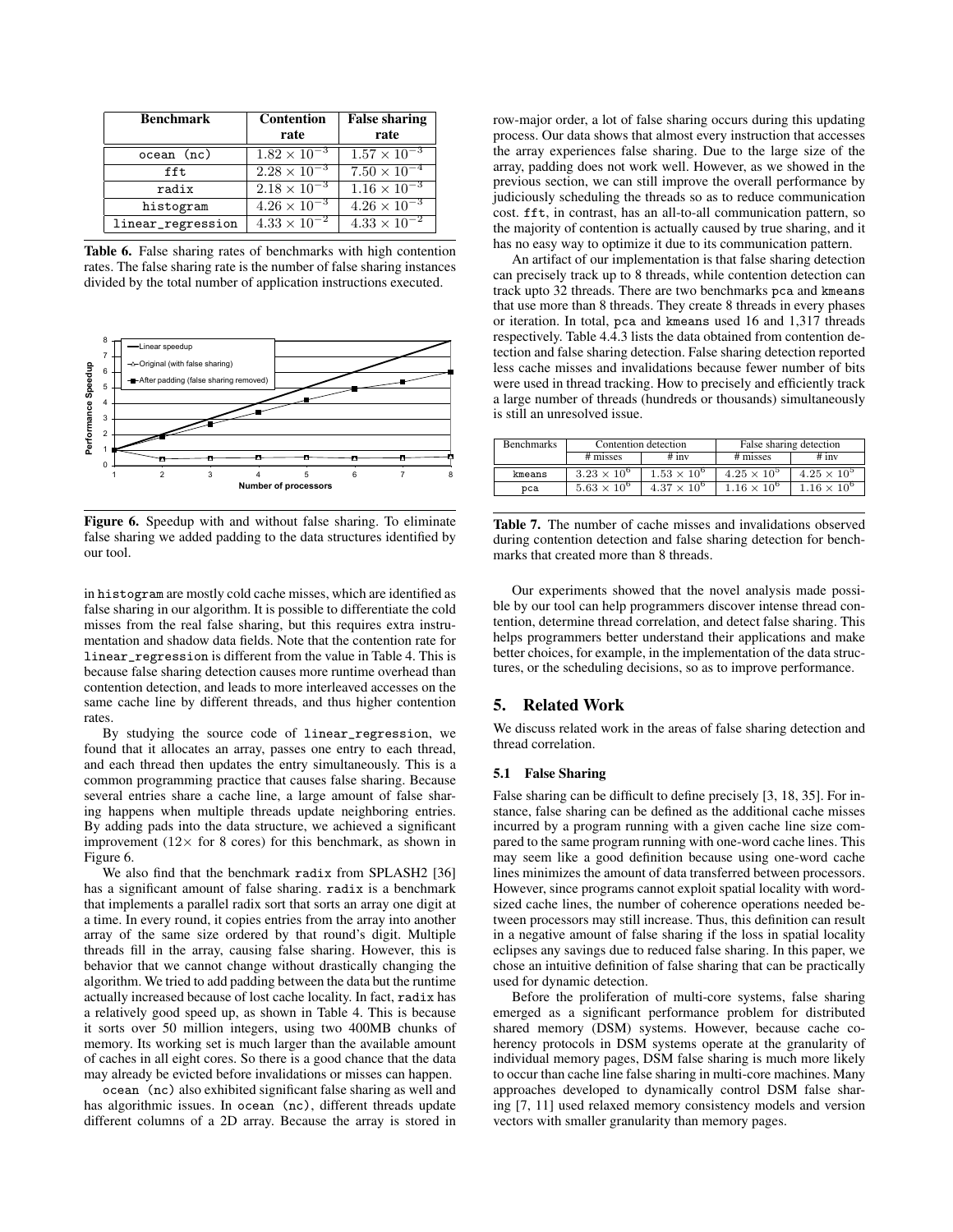Intel's Performance Tuning Utility (PTU) [14] provides hints that can be used by developers to identify false sharing: for each cache line, it collects the thread ID and offset of sampled accesses. Also, the Precise Event Based Sampling (PEBS) support on Intel processors can provide reports of coherency events and identify addresses of the corresponding memory accesses. However, because both of these approaches are sampling-based, they only aggregate memory access statistics without recording the order of interleaved memory accesses. Thus, these approaches cannot distinguish between false and true sharing and can greatly overstate the incidence of false sharing. Hardware approaches [9] for reducing false sharing include protocols that perform invalidations on a word basis or postpone invalidations at the sender/receiver or both. However, such approaches rely on special hardware support.

Compiler optimizations for reducing both DSM and cache line false sharing have also been proposed in the past. Static analysis can be used to approximate program memory-access patterns and apply data layout transformations to improve memory locality [16]. Other proposed approaches reorganize control structures (e.g., loop distribution) along with shared data to reduce false sharing [17, 24]. These approaches rely on the regularity of code and data layout to approximate the memory reference behavior of programs, which greatly limits their usage and accuracy.

Memory managers such as Hoard [2] try to *prevent* false sharing caused by concurrent requests by ensuring that data allocated for separate threads does not lie on the same cache line. Unfortunately, these allocators have no control over inter-thread contention inadvertently caused by developers in real-world applications because of poor data layout or thread scheduling. Diagnostic tools are invariably required to help developers reduce false sharing and thread contention.

A full architecture simulation for detecting false sharing is employed by CacheIn [34]. The runtime overhead for the full simulation is not mentioned but we can reasonably expect it to be very high. Furthermore, the false sharing detection algorithm works by creating a serial trace of all memory references and comparing the address of shared writes to subsequent shared reads. This approach is not efficient in terms of the sheer amount of data generated during program execution and the likely post-processing overhead. Furthermore, the machine model of this simulation only uses the latencies of a few instructions. Traditional full simulations [15] can be used to obtain detailed information about cache behavior, but at the cost of orders of magnitude of slowdown. Our method is an order of magnitude faster.

Pluto [12] tries to detect cache false sharing via dynamic binary instrumentation. However, it simply aggregates information about the number of threads that access a given cache block (and the corresponding access offsets), without retaining any information about the timing of these accesses. While Pluto uses heuristics about thread offsets (just like PEBS) to account for true sharing, it cannot accurately differentiate between true or false sharing, and its results can be very inaccurate. It cannot accurately provide the cache invalidation or false sharing statistics for each instruction. Furthermore, Pluto's reported performance overhead can be as high as two orders of magnitude on target applications.

## 5.2 Thread Correlation

Most thread libraries allow programmers to specify thread relationships, execution priorities, and scheduling policies. For instance, programmers can statically bind threads to specific processors on most operating systems. Some frameworks allow programmers to declare groups of related threads (e.g., via RTIDs [26]) so that thread schedulers can run these related threads accordingly to avoid performance penalties due to thread communication.

Real-world applications are often developed in different phases, utilize modules from many libraries, and are coded by many programmers. Therefore, it may not be easy for application developers to specify the scheduling of threads or their processor bindings. In the absence of programmer directives, many frameworks track the cache behavior of threads at runtime to make scheduling decisions that improve performance. For instance, cache-aware schedulers can dynamically identify threads that reference shared data [6, 10, 32, 33] so that they can be scheduled accordingly or migrated to specific processors. Such optimizations can reduce overhead due to poor thread scheduling, but they often use hardware sampling of cache misses or other hardware facilities, which makes their approaches inaccurate and platform specific. As a result, these approaches often cannot help developers identify the exact threads and instructions in an application that communicate excessively with each other. With such diagnostic information, developers would be able to take more aggressive, applicationspecific steps to overcome thread correlation penalties. To the best of our knowledge, no existing dynamic instrumentation tool provides thread correlation analysis for diagnosis without incurring prohibitive performance overheads.

# 6. Conclusion

Merely porting an application to use multiple threads is insufficient to guarantee good performance on today's multi-core systems. In this paper, we focused on reducing unexpected performance degradation in multi-threaded applications that can arise from interthread cache contention and sub-optimal placement of correlated threads across multiple cores. In particular, we outlined a novel approach for identifying delinquent accesses, measuring thread correlation, and detecting true/false sharing. Our tool is based on the insight that the rate of true/false sharing in an application primarily depends on application behavior and cache line size, and can be accurately determined without considering the full complexity of the actual memory hierarchy. We outlined a novel use of shadow memory and dynamic instrumentation that tracks ownership of cache lines in application memory to detect true/false sharing. Our approach is more accurate than static analysis or the use of hardware counters, because we use the exact sequence of memory references in an executing application to detect both true and false sharing, and to differentiate between them. We show that our approach incurs an average of  $3\times$  to  $5\times$  slowdown relative to native execution, and thus is much more efficient than cache simulations.

We used our tool to analyze 18 shared memory benchmarks. We showed how the information obtained by our tool can be used to significantly improve application performance. We first performed contention detection to identify benchmarks that suffer from contention issues. We then examined thread correlation to derive the communication patterns of problematic applications. In one instance, namely ocean, we attained a  $2.4\times$  performance improvement by optimally scheduling the threads of the application. Next, we illustrated that applications with high contention rates consistently exhibit high degrees of false sharing. For one benchmark, namely linear\_regression, we removed false sharing by means of padding and turned slowdowns originally experienced by the application into near-linear speedups: we turned a  $2\times$  slowdown into a  $6\times$  speedup relative to native execution on 8 cores. For other applications, the information that our tool provided was used to explain why no performance improvement was possible without drastic restructuring of the underlying algorithms.

In the future, we would like to explore how we can further speed up our approach through the use of *sampling*. If this turns out to be feasible, it may be possible to extend our tool into a runtime framework that interacts directly with the thread scheduler, allowing for tuning of multi-threaded applications as they execute